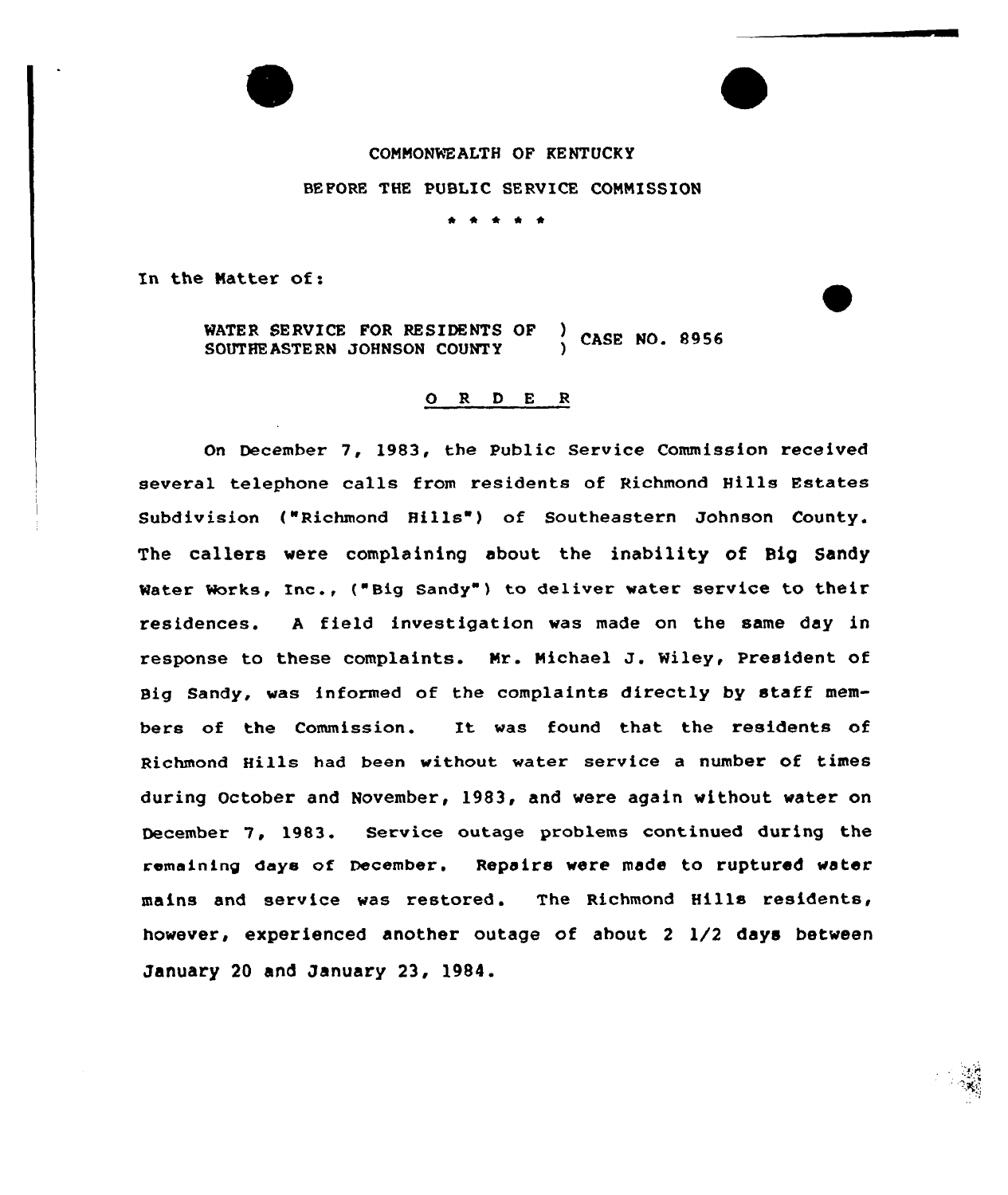On January 3, 1984, a complaint letter and petition were received from Nr. David Montgomery, a resident of Richmond Hills. The letter and petition cited the severity of the water problem in Richmond Hills and asked that a hearing be scheduled on the matter. In response to the petition, a conference was held at Jenny Wiley State Resort Park on January 18, 1984. $^1$  The request for a hearing in the matter was held in abeyance pending the outcome of the conference.

Two options for service - other than service by Big Sandy were discussed during the conference:  $(1)$  the construction of a connecting water main by the Auxier Water Company ( Auxier") from its existing main on Johns Creek Road, and (2) the construction of distribution mains to serve other homes in the area as well as those in Richmond Hills by the Johnson County Water District ("Water District"). The Auxier construction would be paid for by private financing. The Water District construction would be financed by the Farmers Home Administration, except that a connecting main for Richmond Hills could be done under the terms of an Emergency Declaration" that had been made by the county judge. During the conference, Big Sandy clearly stated its desire to be relieved from its obligation to serve Richmond Hills.

<sup>A</sup> conflict of interest between Richmond Hills residents and other residents of the area was brought out during the meeting. Richmond Hills residents want their problem resolved as soon as possible, whereas other residents of the area want a more

 $1$  The initial scheduled date of January 10 was changed to January 18 due to snow and hazardous driving conditions in the area.<br> $-2-$